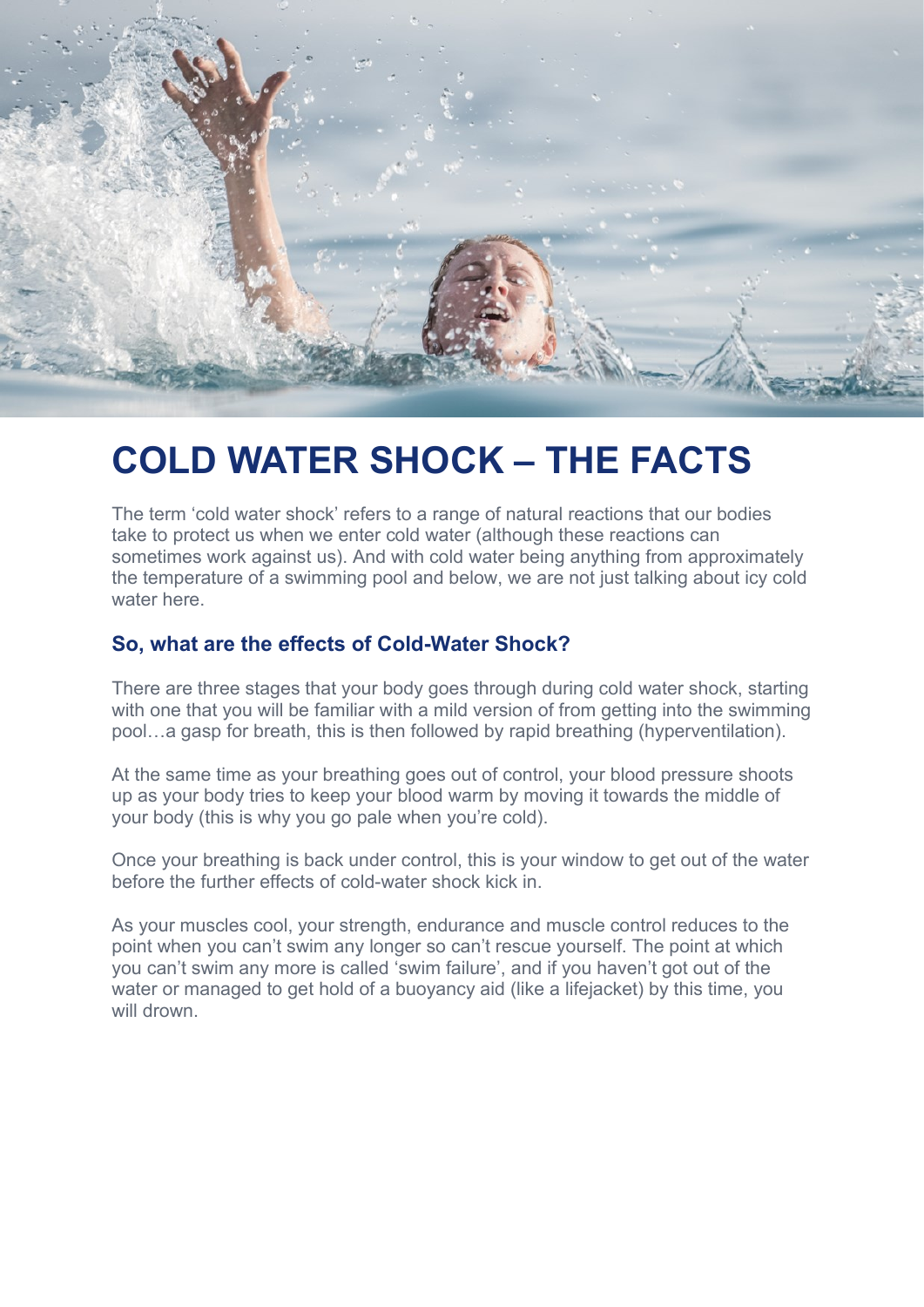

## **What about hypothermia?**

There is a lot of talk of people dying from hypothermia after falling into cold water, but the truth is that unless they have a way of surviving past the point of swim failure (like wearing a lifejacket), you will drown before you become hypothermic.

Even in really cold water, it takes at least 30 minutes for you to become hypothermic. Crucially, hypothermia remains a risk even when you get out of the water unless you get out of the cold and warm up efficiently and quickly.

## **Is cold water shock really responsible for lots of drownings?**

It is difficult to identify if cold water shock was the cause of a drowning or not, but this is what we know:

- 1. All waters around the UK are cold enough to induce the cold shock effects, even in high summer.
- 2. Over 60% of drownings are of people who have ended up in the water by accident, so they're normally very close to the edge, but something stops them from being able to get out safely.
- 3. A sudden rise in blood pressure can be fatal for people with a pre-existing heart condition. Each year a number of people who are suspected of drowning, turn out to have had a heart attack.
- 4. Studies show that people's ability to swim in cold water is much less than their ability in a warm swimming pool.
- 5. Survivors of drowning have described how the effects of cold-water shock made it difficult for them to survive.